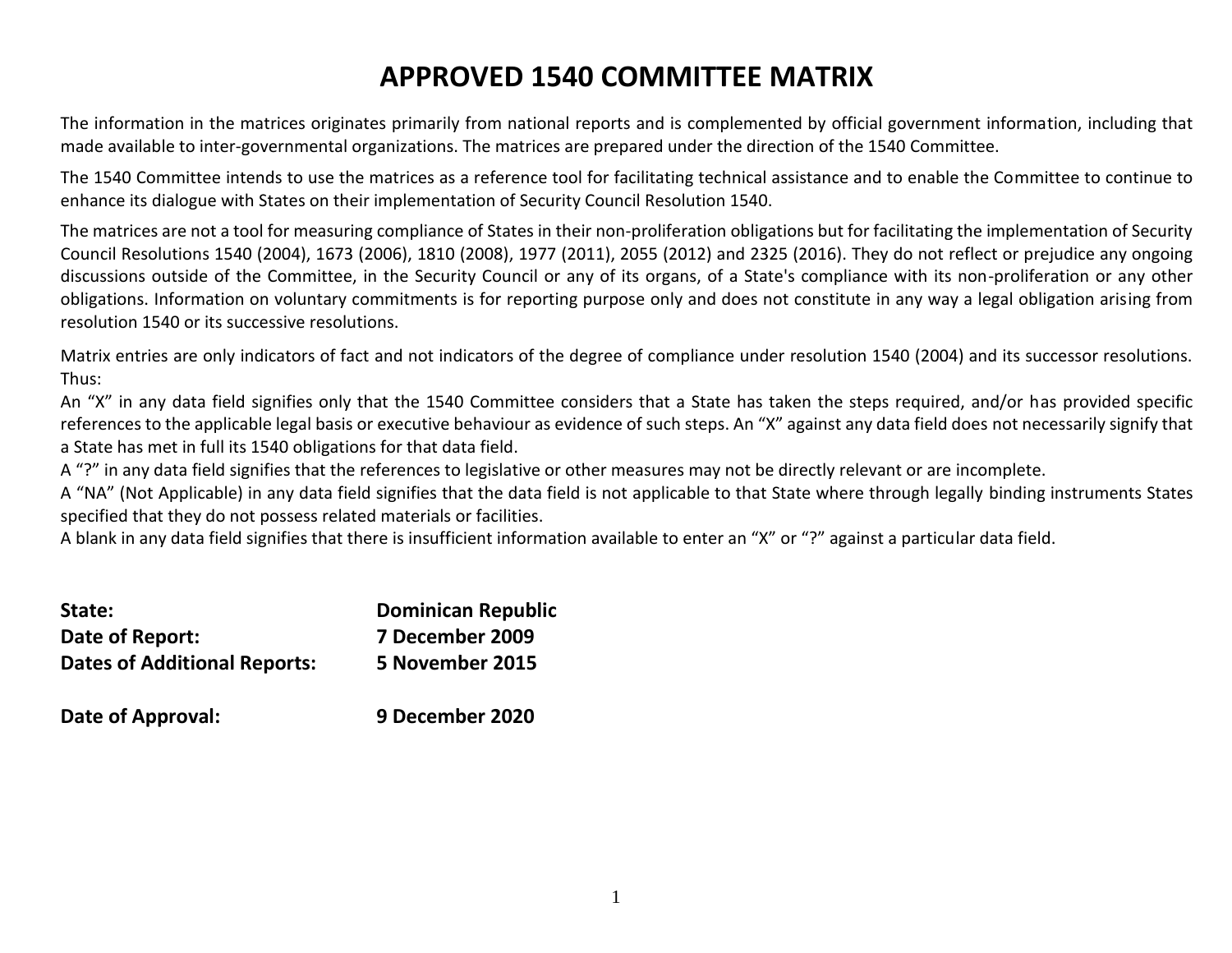## **I. OP 1 and related matters from OP 5, OP 8 (a), (b), (c) and OP10**

|                | <b>Adherence to legally binding</b><br>instruments, membership of<br>organisations, participation<br>in arrangements and<br>statements made. | Relevant information (i.e. signing, deposit of instrument of accession, ratification, etc) |  |  |  |  |  |  |  |  |
|----------------|----------------------------------------------------------------------------------------------------------------------------------------------|--------------------------------------------------------------------------------------------|--|--|--|--|--|--|--|--|
| 1              | Nuclear Non-<br><b>Proliferation Treaty</b><br>(NPT)                                                                                         | Deposit 24 July 1971                                                                       |  |  |  |  |  |  |  |  |
| 2              | <b>Nuclear Weapons Free</b><br>Zone/ Protocol(s)                                                                                             | Treaty of Tlatelolco: Deposit 14 June 1968                                                 |  |  |  |  |  |  |  |  |
| 3              | International<br>Convention for the<br>Suppression of Acts of<br>Nuclear Terrorism                                                           | Deposit 11 June 2008                                                                       |  |  |  |  |  |  |  |  |
| 4              | Convention on Physical<br><b>Protection of Nuclear</b><br>Material (CPPNM)                                                                   | Deposit 30 April 2009                                                                      |  |  |  |  |  |  |  |  |
| 5              | 2005 Amendment to the<br><b>CPPNM</b>                                                                                                        | Deposit 22 September 2014                                                                  |  |  |  |  |  |  |  |  |
| 6              | Comprehensive Nuclear-<br>Test-Ban Treaty (CTBT)<br>(not in force)                                                                           | Deposit 4 September 2007                                                                   |  |  |  |  |  |  |  |  |
| $\overline{7}$ | Chemical Weapons<br>Convention (CWC)                                                                                                         | Deposit 27 March 2009                                                                      |  |  |  |  |  |  |  |  |
| 8              | <b>Biological Weapons</b><br>Convention (BWC)                                                                                                | Deposit 23 February 1973                                                                   |  |  |  |  |  |  |  |  |
| 9              | Geneva Protocol of 1925                                                                                                                      | Deposit 8 December 1970                                                                    |  |  |  |  |  |  |  |  |
| 10             | 1997 International<br>Convention for the<br><b>Suppression of Terrorist</b><br><b>Bombings</b>                                               | Deposit 21 October 2008                                                                    |  |  |  |  |  |  |  |  |
| 11             | 1999 International<br>Convention for the<br>Suppression of the<br><b>Financing of Terrorism</b>                                              | Deposit 4 September 2008                                                                   |  |  |  |  |  |  |  |  |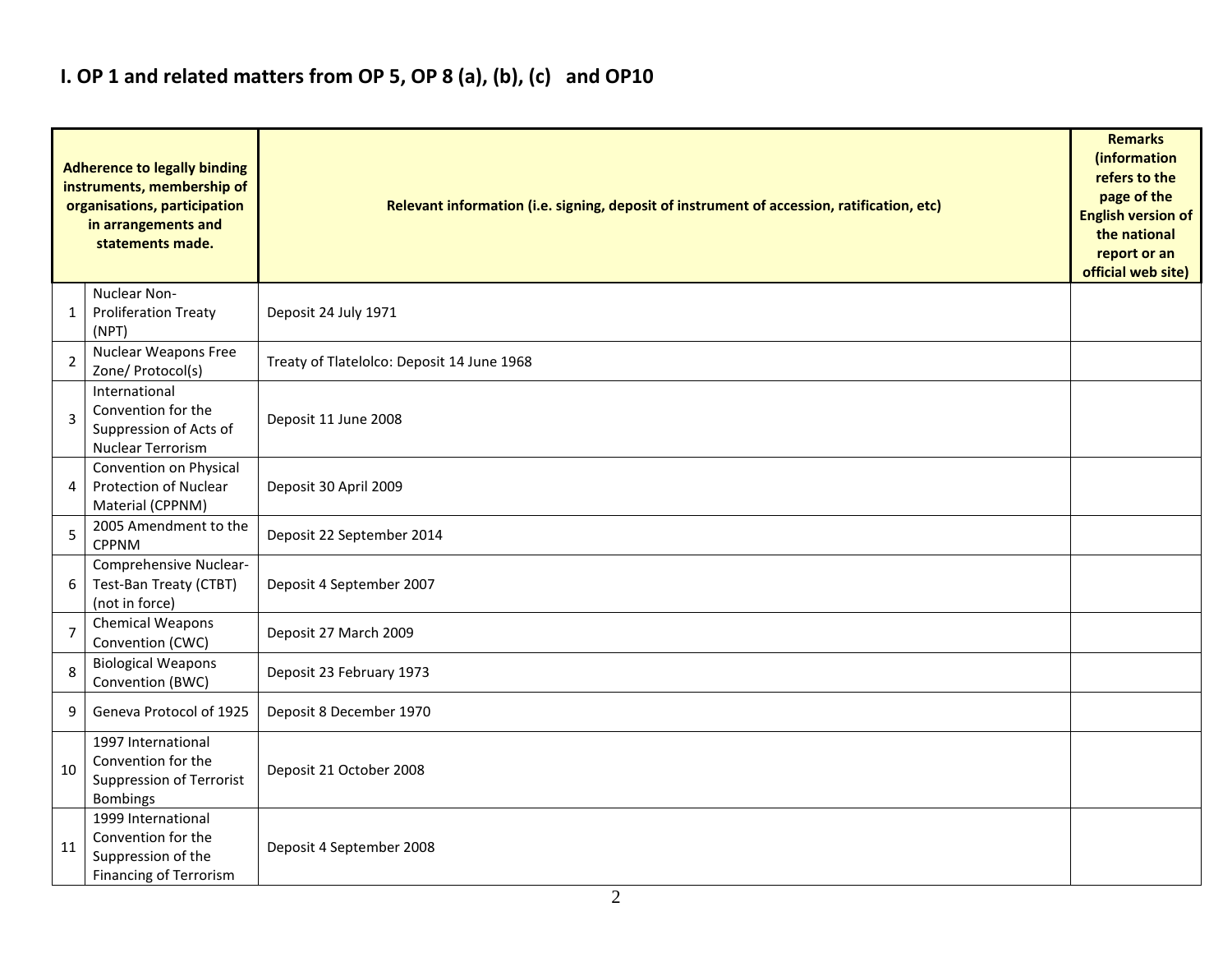|    | 2005 Protocol to the                |                                                                                                                                |  |  |  |  |  |  |  |
|----|-------------------------------------|--------------------------------------------------------------------------------------------------------------------------------|--|--|--|--|--|--|--|
|    | Convention for the                  |                                                                                                                                |  |  |  |  |  |  |  |
| 12 | suppression of unlawful             | Deposit 9 March 2010                                                                                                           |  |  |  |  |  |  |  |
|    | acts against the safety of          |                                                                                                                                |  |  |  |  |  |  |  |
|    | maritime navigation                 |                                                                                                                                |  |  |  |  |  |  |  |
|    | 2005 Protocol to the                |                                                                                                                                |  |  |  |  |  |  |  |
|    | Protocol for the                    |                                                                                                                                |  |  |  |  |  |  |  |
| 13 | suppression of unlawful             | Deposit 9 March 2010                                                                                                           |  |  |  |  |  |  |  |
|    | acts against the safety of          |                                                                                                                                |  |  |  |  |  |  |  |
|    | fixed platforms located             |                                                                                                                                |  |  |  |  |  |  |  |
|    | on the continental shelf            |                                                                                                                                |  |  |  |  |  |  |  |
|    | 2010 Convention on the              |                                                                                                                                |  |  |  |  |  |  |  |
|    | Suppression of Unlawful             | Deposit 27 November 2012                                                                                                       |  |  |  |  |  |  |  |
| 14 | Acts Relating to                    |                                                                                                                                |  |  |  |  |  |  |  |
|    | <b>International Civil</b>          |                                                                                                                                |  |  |  |  |  |  |  |
|    | Aviation<br>Other relevant regional |                                                                                                                                |  |  |  |  |  |  |  |
| 15 | legally binding                     | Inter-American Convention Against Terrorism (deposit 8 October 2006)                                                           |  |  |  |  |  |  |  |
|    | instruments                         |                                                                                                                                |  |  |  |  |  |  |  |
|    | <b>International Atomic</b>         |                                                                                                                                |  |  |  |  |  |  |  |
| 16 | Energy Agency (IAEA)                | <b>Since 1957</b>                                                                                                              |  |  |  |  |  |  |  |
|    |                                     |                                                                                                                                |  |  |  |  |  |  |  |
| 17 | Directly relevant                   | Proliferation Security Initiative (PSI)                                                                                        |  |  |  |  |  |  |  |
|    | Arrangements                        | The Hague Code of Conduct (HCoC): member since 24 July 2017                                                                    |  |  |  |  |  |  |  |
|    |                                     |                                                                                                                                |  |  |  |  |  |  |  |
|    | Statement on non-                   |                                                                                                                                |  |  |  |  |  |  |  |
| 18 | provision of WMD and                | State reports its commitment to refrain from providing any form of support to non-State actors that attempt to develop,        |  |  |  |  |  |  |  |
|    | related materials to                | acquire, manufacture, possess, transport, transfer or use nuclear, chemical or biological weapons and their means of delivery. |  |  |  |  |  |  |  |
|    | non-State actors                    |                                                                                                                                |  |  |  |  |  |  |  |
|    |                                     | World Health Organization (WHO) - International Health Regulations (2005)                                                      |  |  |  |  |  |  |  |
|    |                                     | World Organisation for Animal Health (OIE)<br><b>INTERPOL</b>                                                                  |  |  |  |  |  |  |  |
|    |                                     | World Customs Organization (WCO) and its Framework of Standards to Secure and Facilitate Global Trade (SAFE) Programme         |  |  |  |  |  |  |  |
|    |                                     | International Maritime Organization                                                                                            |  |  |  |  |  |  |  |
|    | Membership in relevant              | Organization of American States (OAS)                                                                                          |  |  |  |  |  |  |  |
| 19 | international, regional             | Central American Regional Integration System (SICA)                                                                            |  |  |  |  |  |  |  |
|    | or sub-regional                     | World Bank Group                                                                                                               |  |  |  |  |  |  |  |
|    | organisations                       | International Monetary Fund (IMF)                                                                                              |  |  |  |  |  |  |  |
|    |                                     | Financial Action Task Force of Latin America (GAFILAT)                                                                         |  |  |  |  |  |  |  |
|    |                                     | Cotonou Agreement (ACP member State)                                                                                           |  |  |  |  |  |  |  |
|    |                                     | World Trade Organization (WTO)                                                                                                 |  |  |  |  |  |  |  |
|    |                                     |                                                                                                                                |  |  |  |  |  |  |  |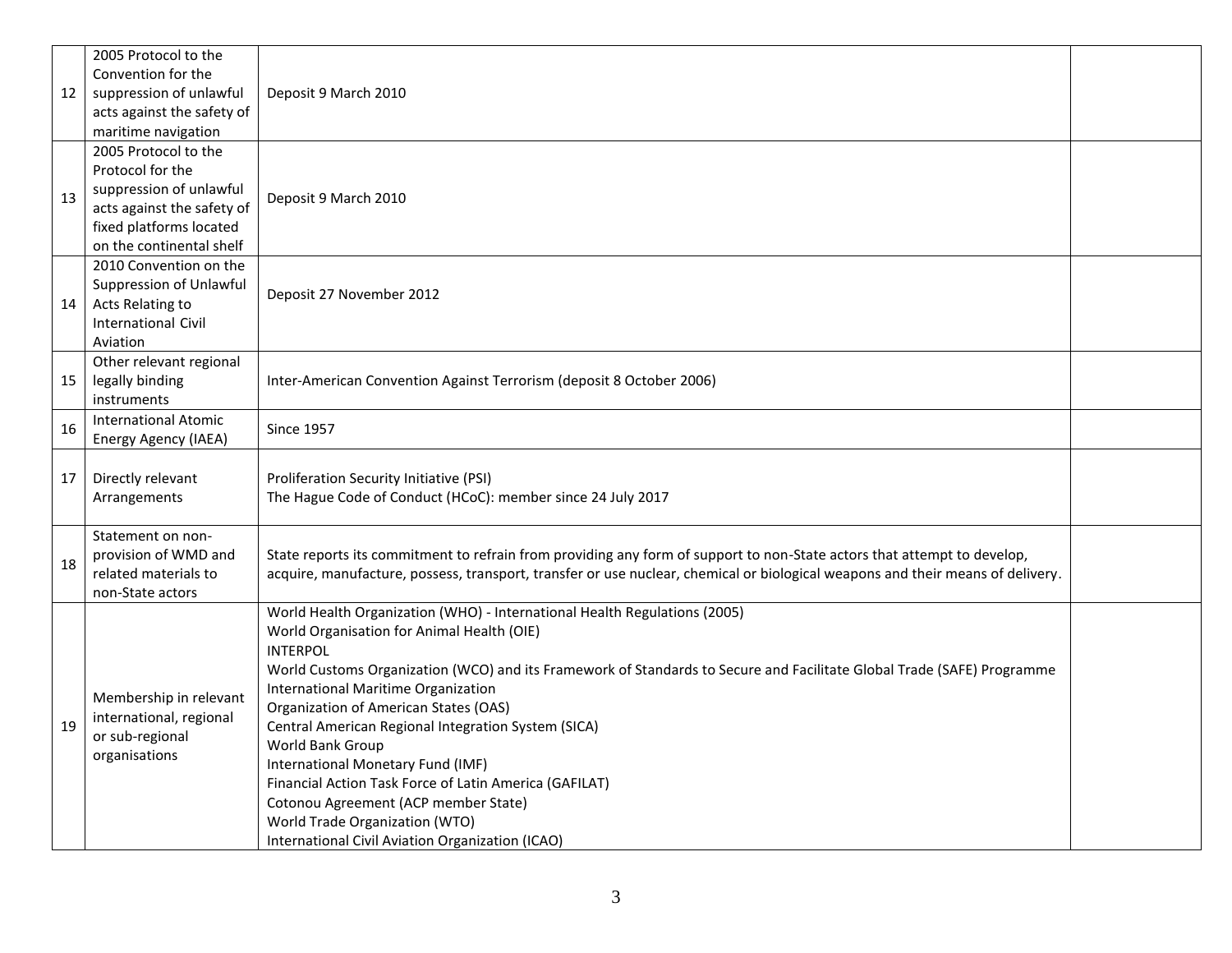### **II. OP 2 - Nuclear Weapons (NW), Chemical Weapons (CW) and Biological Weapons (BW)**

| <b>National legislation which</b><br>prohibits persons or entities     |             |                  |                             |                   | <b>National legal framework</b>                                                                                                                                                                                                                                                                                                                                                                                                                                                                                                                                                                                 |                    |                             |                           | <b>Enforcement and civil/criminal penalties</b>                                                                   |                |
|------------------------------------------------------------------------|-------------|------------------|-----------------------------|-------------------|-----------------------------------------------------------------------------------------------------------------------------------------------------------------------------------------------------------------------------------------------------------------------------------------------------------------------------------------------------------------------------------------------------------------------------------------------------------------------------------------------------------------------------------------------------------------------------------------------------------------|--------------------|-----------------------------|---------------------------|-------------------------------------------------------------------------------------------------------------------|----------------|
| to engage in one of the<br>following activities and its<br>enforcement |             | $\mathbf N$<br>W | $X$ /?<br>$\mathbf{C}$<br>W | $\mathbf{B}$<br>W | Source document of national implementation<br>law                                                                                                                                                                                                                                                                                                                                                                                                                                                                                                                                                               | N<br>W             | $X$ /?<br>$\mathbf{c}$<br>W | $\mathbf{B}$<br>W         | <b>Source document</b>                                                                                            | <b>Remarks</b> |
|                                                                        |             |                  |                             |                   | NW/CW/BW:<br>Constitution of 2015. Art. 67, paragraph 2                                                                                                                                                                                                                                                                                                                                                                                                                                                                                                                                                         |                    |                             |                           | NW/CW/BW:<br>Law No. 631/2016 on Control and regulation of<br>arms, ammunitions and related materials. Art.<br>75 |                |
| $\mathbf 1$                                                            | manufacture | X                | $\pmb{\mathsf{X}}$          | $\mathsf{X}$      | NW:<br>Constitution of 2015, Art. 26<br>Law No. 76/2002, Code of Criminal Procedure,<br>Art. 1 "Constitution and International Treaties<br>take precedence over the (national) law.<br>Applying the law, courts shall ensure the<br>effective application of the Constitution and of<br>international treaties and their interpretation<br>by the courts established thereby, the<br>standards and principles of which shall apply<br>immediately in case subject to their legislation<br>and shall always take precedence over the<br>law" in conjunction with Article 1 a) of Treaty<br>of Tlatelolco and NPT | X                  | Χ                           | $\boldsymbol{\mathsf{X}}$ | NW:<br>Law No. 267/2008 on terrorism. Art. 13 f)                                                                  |                |
|                                                                        |             |                  |                             |                   | CW:<br>Constitution of 2015, Art. 26<br>Law No. 76/2002, Code of Criminal Procedure,<br>Art. 1 in conjunction with the CWC<br>BW:<br>Constitution of 2015, Art. 26<br>Law No. 76/2002, Code of Criminal Procedure,<br>Art. 1 in conjunction with the BWC                                                                                                                                                                                                                                                                                                                                                        |                    |                             |                           |                                                                                                                   |                |
| $\overline{2}$                                                         | acquire     | X                | X                           | $\mathsf X$       | NW:<br>Law No. 267/2008 on terrorism. Art. 13 a)<br>Constitution of 2015. Arts. 26 and 67,<br>paragraph 2                                                                                                                                                                                                                                                                                                                                                                                                                                                                                                       | $\pmb{\mathsf{X}}$ |                             |                           | NW:<br>Law No. 267/2008 on terrorism, Art. 13 a)                                                                  |                |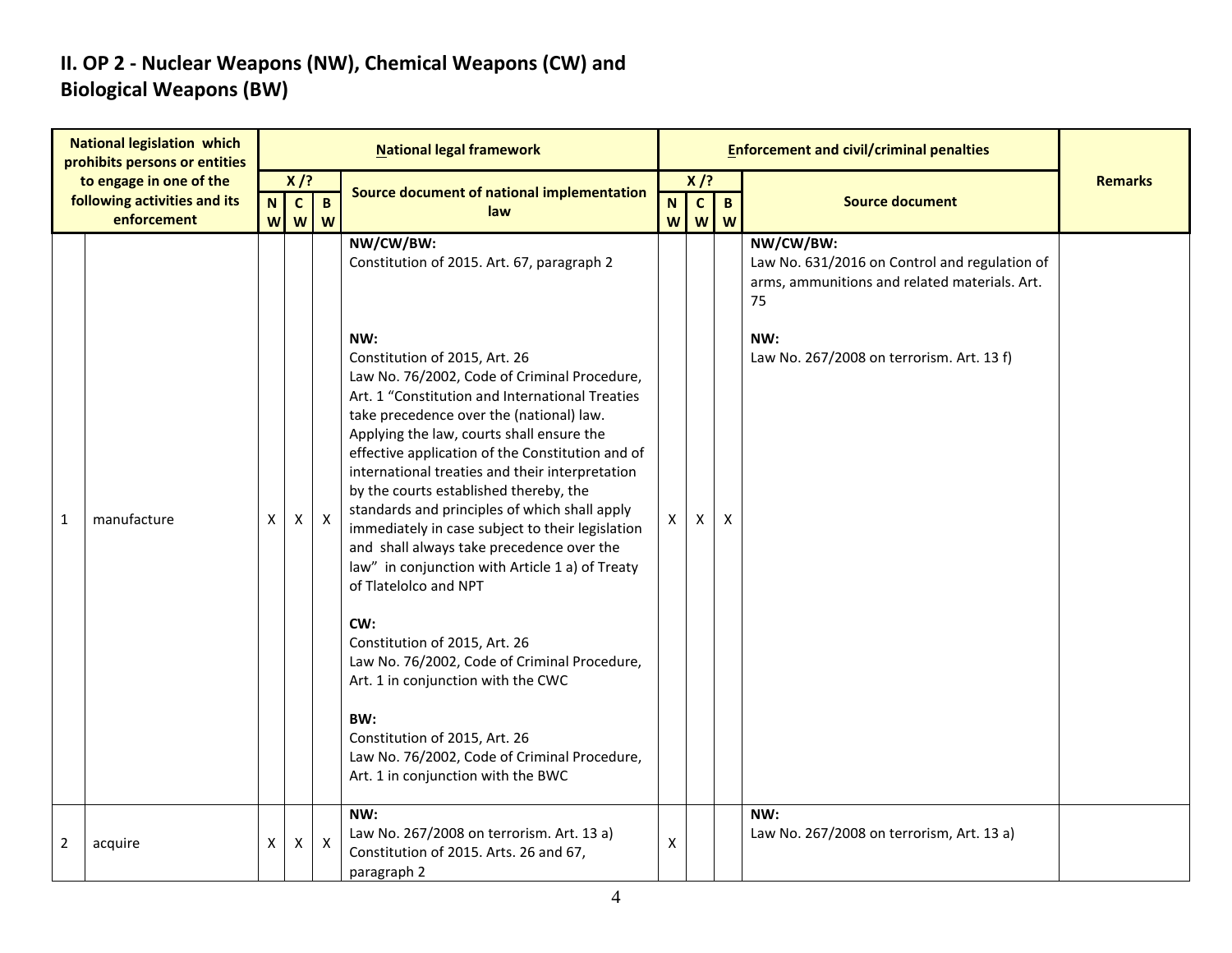|   |         |              |              |              | Law No. 76/2002, Code of Criminal Procedure,<br>Art. 1 in conjunction with Article 1 a) of Treaty<br>of Tlatelolco and NPT<br>CW:<br>Constitution of 2015, Art. 26<br>Law No. 76/2002, Code of Criminal Procedure,<br>Art. 1 in conjunction with the CWC<br>BW:<br>Constitution of 2015. Art. 26<br>Law No. 76/2002, Code of Criminal Procedure.<br>Art.1, in conjunction with BWC                                                                                                                                                                                         |   |    |              |                                                     |  |
|---|---------|--------------|--------------|--------------|----------------------------------------------------------------------------------------------------------------------------------------------------------------------------------------------------------------------------------------------------------------------------------------------------------------------------------------------------------------------------------------------------------------------------------------------------------------------------------------------------------------------------------------------------------------------------|---|----|--------------|-----------------------------------------------------|--|
| 3 | possess | X            | X            | $\mathsf{X}$ | NW/CW/BW:<br>Constitution of 2015., Art. 67, para. 2<br>Law No. 267/2008 on terrorism. Art. 17<br>NW:<br>Law No. 267/2008 on terrorism. Art. 13 a)<br>Constitution of 2015. Art. 26<br>Law No. 76/2002, Code of Criminal Procedure.<br>Art.1 in conjunction with article 1 b) of Treaty<br>of Tlatelolco<br>CW:<br>Constitution of 2015. Art. 26<br>Law No 76/2002, Code of Criminal Procedure.<br>Art.1 in conjunction with the CWC<br>BW:<br>Constitution of 2015. Art. 26<br>Law No. 76/2002, Code of Criminal Procedure.<br>Art.1 in conjunction with the BWC (retain) | X | X. | $\mathsf{x}$ | NW/CW/BW:<br>Law No. 267/2008 on terrorism. Art. 17 |  |
| 4 | develop | $\mathsf{X}$ | $\mathsf{X}$ | $\mathsf{X}$ | NW/CW/BW:<br>Constitution of 2015. Art. 67, para. 2<br>NW:<br>Constitution of 2015. Art. 26<br>Law No. 76/2002, Code of Criminal Procedure.<br>Art.1 in conjunction with article 1 b) of the<br>Treaty of Tlatelolco                                                                                                                                                                                                                                                                                                                                                       |   |    |              |                                                     |  |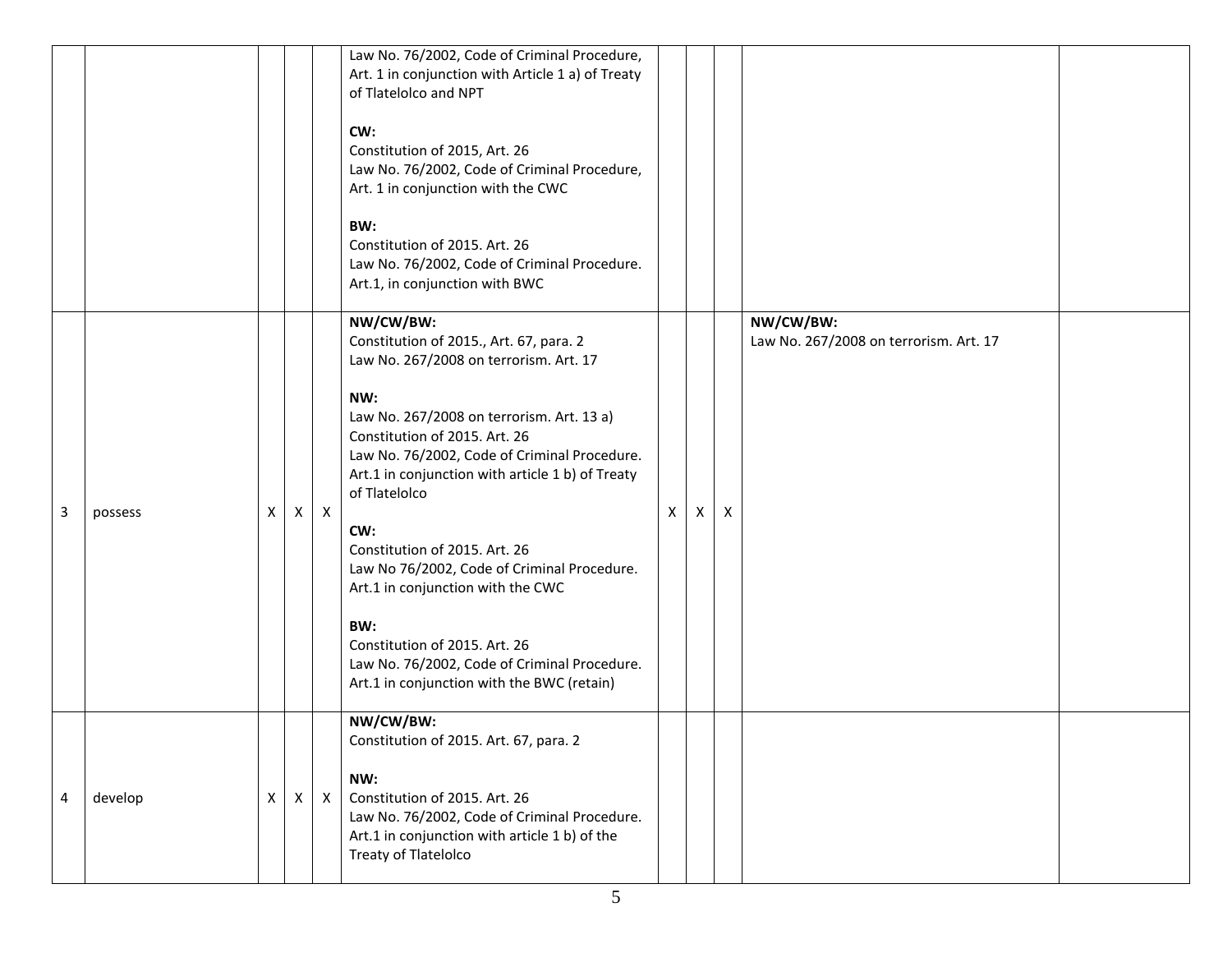|                |           |   |          |                           | CW:<br>Constitution of 2015. Art. 26<br>Law No. 76/2002, Code of Criminal Procedure.<br>Art.1, in conjunction with the CWC<br>BW:<br>Constitution of 2015. Art. 26<br>Law No. 76/2002, Code of Criminal Procedure.<br>Art. 1 in conjunction with the BWC                                                                                                        |              |              |                           |                                                                                                                                                                                                |
|----------------|-----------|---|----------|---------------------------|-----------------------------------------------------------------------------------------------------------------------------------------------------------------------------------------------------------------------------------------------------------------------------------------------------------------------------------------------------------------|--------------|--------------|---------------------------|------------------------------------------------------------------------------------------------------------------------------------------------------------------------------------------------|
| 5              | transport | X | $\times$ | $\boldsymbol{\mathsf{X}}$ | NW/CW/BW:<br>Constitution of 2015. Art. 67, para. 2<br>Law No. 267/2008 on terrorism. Art. 10 e)<br>(for maritime transport) and Art. 17                                                                                                                                                                                                                        | X            | X            | $\boldsymbol{\mathsf{X}}$ | NW/CW/BW:<br>Law No. 267/2008 on terrorism. Art. 10 e)<br>(For maritime transport) and Art. 17<br>Law 491/2006 on civil aviation. Art. 310<br>NW:<br>Law No. 267/2008 on terrorism. Art. 13 e) |
| 6              | transfer  | X | X        | $\mathsf{X}$              | NW/CW/BW:<br>Constitution of 2015. Art. 67, para. 2<br>NW:<br>Law No. 267/2008 on terrorism. Art. 13 a)<br>CW:<br>Constitution of 2015. Art. 26<br>Law No. 76/2002, Code of Criminal Procedure,<br>Art. 1 in conjunction with the CWC<br>BW:<br>Constitution of 2015. Art. 26<br>Law No. 76/2002, Code of Criminal Procedure.<br>Art. 1 in conjunction with BWC | х            |              |                           | NW:<br>Law No. 267/2008 on terrorism. Art. 13 a)                                                                                                                                               |
| $\overline{7}$ | use       | X |          | $x \mid x$                | NW/CW/BW:<br>Constitution of 2015. Art. 26 in conjunction<br>with the 1997 International Convention for the<br>Suppression of Terrorist Bombings and<br>Art. 67, para. 2<br>Law No. 267/2008 on Terrorism and creation of<br>Counterterrorism National Committee and<br>Directorate. Art. 7                                                                     | $\mathsf{X}$ | $\mathsf{X}$ | $\boldsymbol{\mathsf{X}}$ | NW/CW/BW:<br>Law No. 267/2008 on Terrorism and creation<br>of Counterterrorism National Committee and<br>Directorate. Arts. 7, 10 (unloading from a<br>vessel radioactive material, WMDs)      |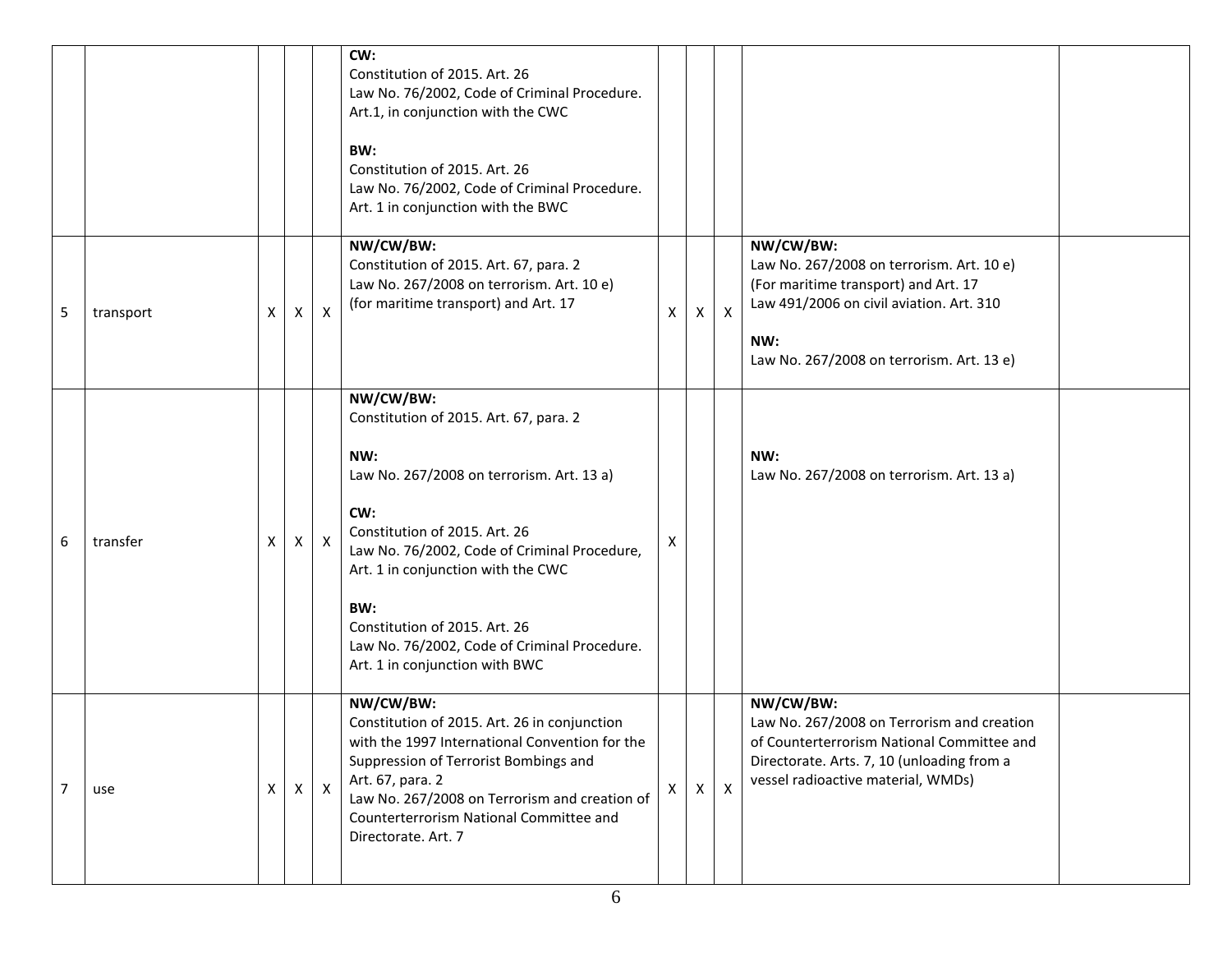|    |                                                                    |              |              |                           | CW/BW:<br>Law No. 267/2008 on terrorism. Art. 7                                                                                                                                                                                                                                                               |              |                |                           | CW/BW:<br>Law 267/2008 on terrorism. Art. 7                                                                                                                                                                                                                                                            |
|----|--------------------------------------------------------------------|--------------|--------------|---------------------------|---------------------------------------------------------------------------------------------------------------------------------------------------------------------------------------------------------------------------------------------------------------------------------------------------------------|--------------|----------------|---------------------------|--------------------------------------------------------------------------------------------------------------------------------------------------------------------------------------------------------------------------------------------------------------------------------------------------------|
|    |                                                                    |              |              |                           | NW:<br>Constitution of 2015. Art. 26<br>Law No. 76/2002, Code of Criminal Procedure.<br>Art. 1 in conjunction with Treaty of Tlatelolco.<br>Art. 1, para. 1. a<br>Law No. 267/08 on terrorism. Art. 7 and 13 a)                                                                                               |              |                |                           | NW:<br>Law No. 267/2008 on terrorism. Art. 13 a)                                                                                                                                                                                                                                                       |
|    |                                                                    |              |              |                           | CW:<br>Constitution of 2015. Art. 26<br>Law No. 76/2002, Code of Criminal Procedure.<br>Art. 1, in conjunction with the CWC<br>BW:                                                                                                                                                                            |              |                |                           |                                                                                                                                                                                                                                                                                                        |
|    |                                                                    |              |              |                           | Constitution of 2015, Art. 26<br>Law No. 76/2002, Code of Criminal Procedure,<br>Art.1 in conjunction with the 1925 Geneva<br>Protocol                                                                                                                                                                        |              |                |                           |                                                                                                                                                                                                                                                                                                        |
| 8  | attempt to engage in<br>abovementioned<br>activities               | X            | X            | X                         | NW/CW/BW:<br>Law No. 631/2016 on Control and regulation of<br>arms, ammunitions and related materials. Art.<br>76<br>Law No. 267/2008 on terrorism. Art. 23                                                                                                                                                   | X            | $\mathsf{X}^-$ | $\pmb{\times}$            | NW/CW/BW:<br>Law No. 267/2008 on terrorism. Art. 23<br>Law No. 631/2016 on Control and regulation of<br>arms, ammunitions and related materials. Art.<br>76                                                                                                                                            |
| 9  | participate as an<br>accomplice in<br>abovementioned<br>activities | X.           | X            | $\boldsymbol{\mathsf{X}}$ | NW/CW/BW:<br>Law No. 267/2008 on terrorism. Arts. 17 and<br>19<br>Law No. 631/2016 on Control and regulation of<br>arms, ammunitions and related materials. Art.<br>76<br>Law No. 155/2017 on money laundering and<br>terrorism financing. Arts. 82 (replace Law No.<br>72/2002) and 5 on terrorism financing | $\mathsf{X}$ | X              | $\boldsymbol{\mathsf{X}}$ | NW/CW/BW:<br>Law No. 267/2008 on terrorism. Arts. 17, 19<br>Law No. 631/2016 on Control and regulation of<br>arms, ammunitions and related materials. Art.<br>76<br>Act No. 155/2017 on money laundering and<br>terrorism financing. Art. 82 (replace Law No.<br>72/2002) and 5 on terrorism financing |
| 10 | assist in<br>abovementioned<br>activities                          | $\mathsf{x}$ | $\mathsf{X}$ | $\mathsf{X}$              | NW/CW/BW:<br>Law No. 267/2008 on terrorism. Arts. 17 and<br>19<br>Law No. 631/2016 on Control and regulation of<br>arms, ammunitions and related materials. Art.<br>76                                                                                                                                        | X            | X              | $\boldsymbol{\mathsf{X}}$ | NW/CW/BW:<br>Law No. 267/2008 on terrorism. Arts. 17, 19<br>Law No. 631/2016 on Control and regulation of<br>arms, ammunitions and related materials. Art.<br>76                                                                                                                                       |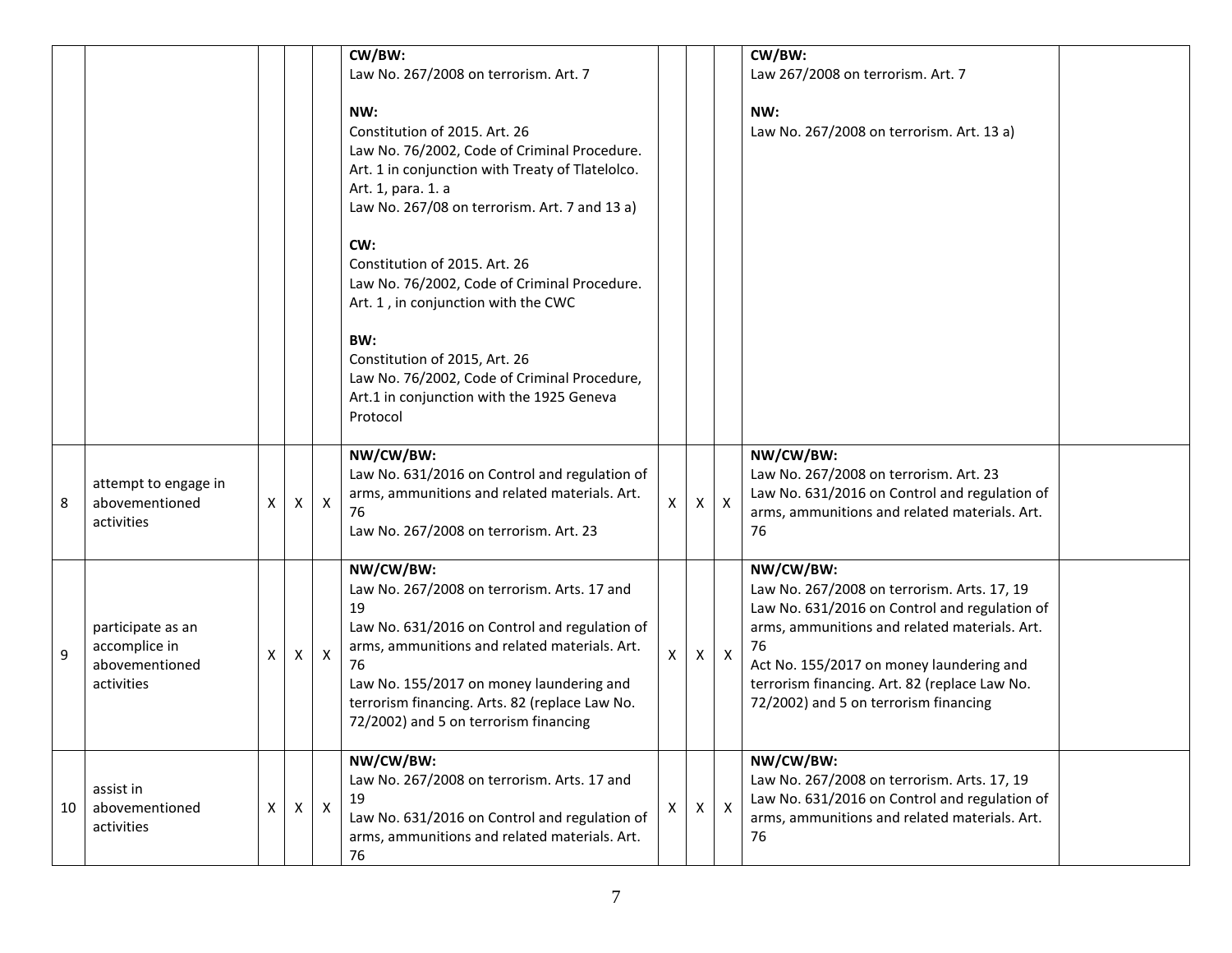|    |                                                                           |   |   |                           | CW:<br>Constitution of 2015. Art. 26<br>Law No. 76/2002, Code of Criminal Procedure.<br>Art.1 in conjunction with the CWC<br>BW:<br>Constitution of 2015. Art. 26<br>Law No. 76/2002, Code of Criminal Procedure.<br>Art.1 in conjunction with the BWC                                                                                                                                         |              |   |   |                                                                                                                                           |  |
|----|---------------------------------------------------------------------------|---|---|---------------------------|------------------------------------------------------------------------------------------------------------------------------------------------------------------------------------------------------------------------------------------------------------------------------------------------------------------------------------------------------------------------------------------------|--------------|---|---|-------------------------------------------------------------------------------------------------------------------------------------------|--|
| 11 | finance<br>abovementioned<br>activities                                   | X | Χ | $\mathsf{X}$              | NW/CW/BW:<br>Law No. 267/2008 on terrorism. Art. 25<br>Law No. 155/2017 on money laundering and<br>terrorism financing. Art. 5 on terrorism<br>financing<br>Decree 407/2017 on the regulation of the Law<br>155/2017 regarding the Preventive Asset<br>Freezing according to UNSCR Resolutions 1267<br>(1999), 1989 (2011), 1988 (2011), 1373 (2001)<br>1718 (2006) and successive resolutions | $\mathsf{X}$ | X | X | NW/CW/BW:<br>Law No. 267/2008 on terrorism Art. 25<br>Law No. 155/2017 on money laundering and<br>terrorism financing. Chapter VI and VII |  |
| 12 | abovementioned<br>activities related to<br>means of delivery <sup>1</sup> |   | Χ | $\boldsymbol{\mathsf{X}}$ | CW:<br>Constitution of 2015. Art. 26<br>Law No. 76/2002, Code of Criminal Procedure.<br>Art. 1 in conjunction with the CWC<br>BW:<br>Constitution of 2015. Art. 26<br>Law No. 76-02 of 2 July 2002, Code of Criminal<br>Procedure. Art. 1 in conjunction with the BWC                                                                                                                          |              |   |   |                                                                                                                                           |  |

1. Means of delivery: missiles, rockets and other unmanned systems capable of delivering nuclear, chemical, or biological weapons that are specially designed for such use.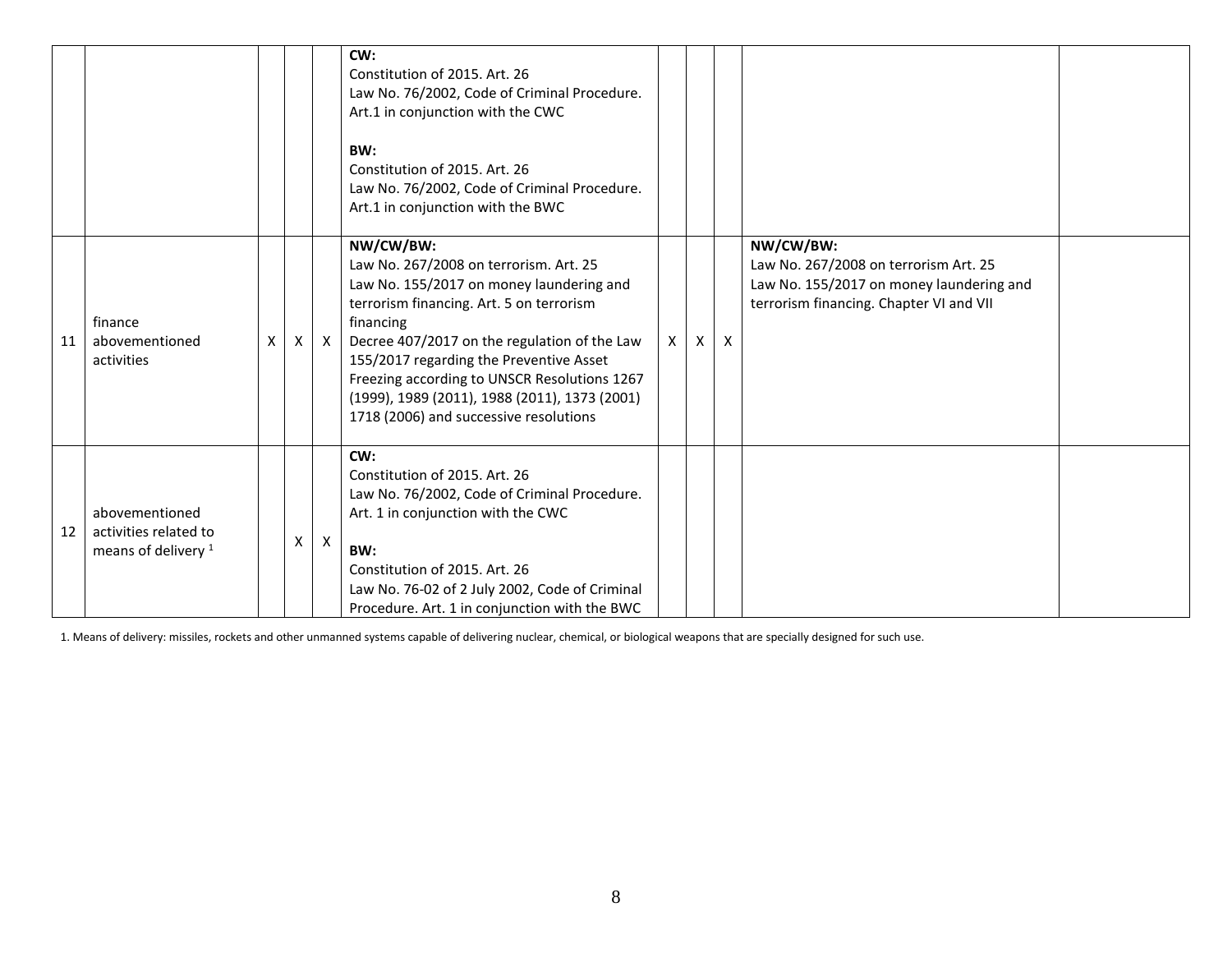#### **III. OP 3 (a) and (b) - Account for/Secure/Physically protect NW, CW and BW, including Related Materials <sup>2</sup>**

|                | <b>Measures to establish</b><br>domestic controls to prevent  |                                          |                  |                 | National legal and/or regulatory framework                                                                                                                                                                                                                     |                           |                   |              | <b>Enforcement and civil/criminal penalties</b>                                                                                                                                     |                |
|----------------|---------------------------------------------------------------|------------------------------------------|------------------|-----------------|----------------------------------------------------------------------------------------------------------------------------------------------------------------------------------------------------------------------------------------------------------------|---------------------------|-------------------|--------------|-------------------------------------------------------------------------------------------------------------------------------------------------------------------------------------|----------------|
|                | the proliferation of NW, CW,<br><b>BW, and their means of</b> |                                          | $X$ /?           | $\, {\bf B} \,$ |                                                                                                                                                                                                                                                                |                           | $X$ /?            |              |                                                                                                                                                                                     | <b>Remarks</b> |
|                | delivery; controls over<br>related materials                  | $\mathsf N$<br>$\boldsymbol{\mathsf{W}}$ | $\mathbf c$<br>W | W<br>sk.        | <b>Source document</b>                                                                                                                                                                                                                                         | N<br>W                    | $\mathsf{C}$<br>W | B<br>W       | <b>Source document</b>                                                                                                                                                              |                |
| $\mathbf{1}$   | Measures to account for<br>production                         | X                                        | $\ddot{?}$       | $\cdot$         | NW/CW/BW:<br>Law No. 64/00 "General Act on the<br>Environment and Natural Resources". Arts. 97<br>to 101<br>NW:<br>INFCIRC/201<br>Small Quantities Protocol (amended October<br>2006)<br>Decree No. 414/1991. Art. 4<br>Decree No. 244/1995. Titles III and IV | X                         |                   |              | NW:<br>Decree No. 414/1991. Art. 9                                                                                                                                                  |                |
| $\overline{2}$ | Measures to account for<br>use                                | X                                        | $\mathsf{X}$     | $\mathsf{X}$    | NW:<br>INFCIRC/201<br>Small Quantities Protocol (amended October<br>2006)<br>Decree No. 414/1991. Art. 4<br>Decree No. 244/1995. Titles III and IV<br>CW/BW:<br>Act No. 64/00. Arts. 97 to 101<br>BW:<br>General Health Law No. 42/2001. Art. 70               | $\boldsymbol{\mathsf{X}}$ |                   | X            | NW:<br>Decree No. 244/1995. Titles III and IV<br>Law 267/2008 on terrorism. Art. 13 a)<br>BW:<br>General Health Law No. 42/2001. Chapter II,<br>Arts. 148 and Art. 153 on sanctions |                |
| 3              | Measures to account for<br>storage                            | X                                        | $\overline{?}$   | $\overline{?}$  | NW/CW/BW:<br>Act No. 64/00. Arts. 97 to 101<br>NW:<br>INFCIRC/201<br>Small Quantities Protocol (amended October<br>2006)                                                                                                                                       | X                         | $\mathsf{X}$      | $\mathsf{X}$ | NW/CW/BW:<br>Act 267/2008 on Terrorism. Art. 22<br>NW:<br>Decree No. 414/1991. Art. 9                                                                                               |                |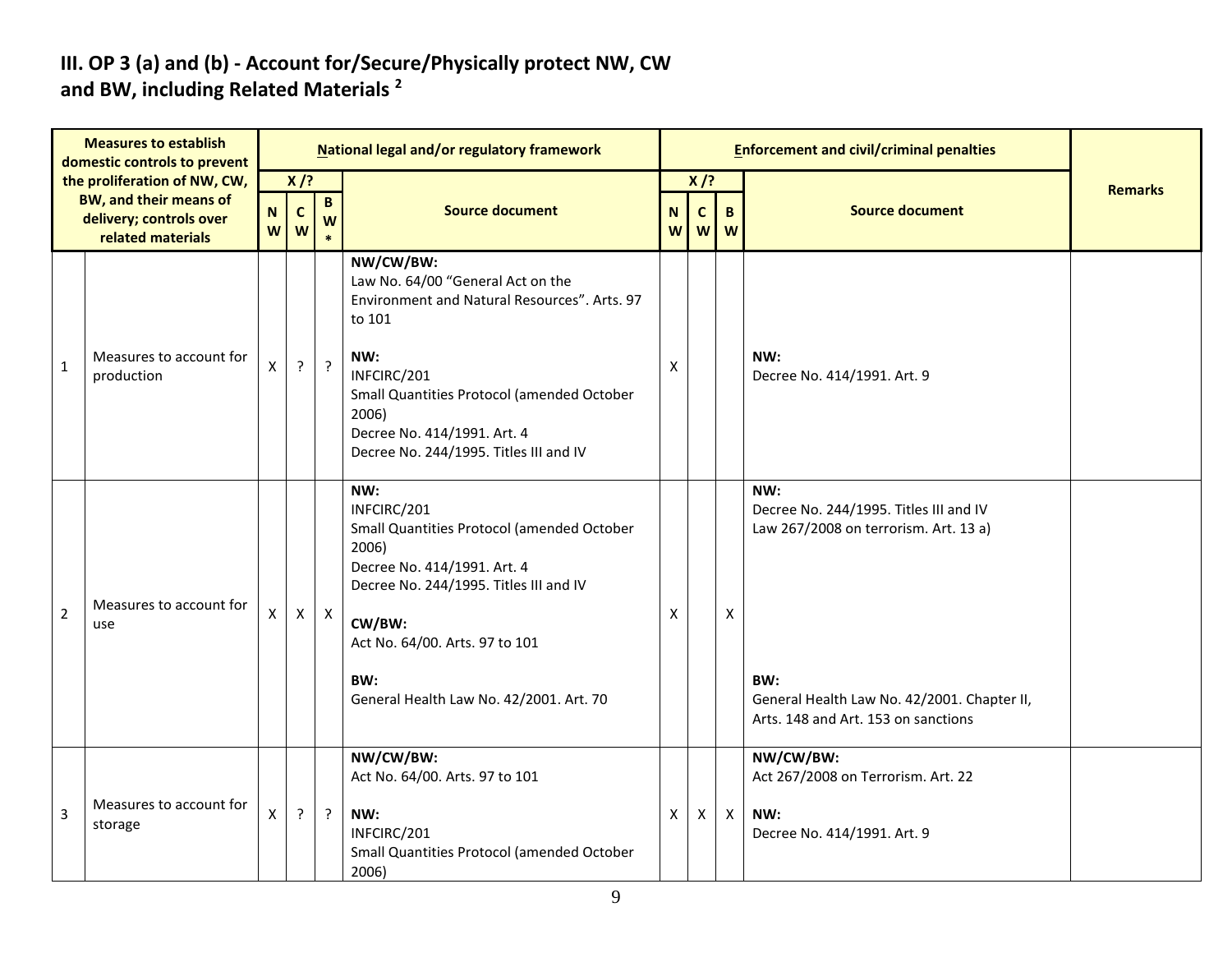|                |                                      |                   |              |                | Decree No. 414/1991. Art. 4<br>Decree No. 244/1995. Titles III and IV                                                                                                                                                                                                                                                                                              |        |                |              |                                                                                                  |  |
|----------------|--------------------------------------|-------------------|--------------|----------------|--------------------------------------------------------------------------------------------------------------------------------------------------------------------------------------------------------------------------------------------------------------------------------------------------------------------------------------------------------------------|--------|----------------|--------------|--------------------------------------------------------------------------------------------------|--|
| 4              | Measures to account for<br>transport | X                 | $\mathsf{X}$ | $\mathsf{X}$   | NW/CW/BW:<br>Law No. 267/2008 on terrorism (maritime<br>transportation)<br>NW:<br>Decree No. 244/1995 (Rules for radiological<br>protection). Titles III and IV<br>Decision CNE-AD-0036-2013 approving<br>regulations on the physical security of<br>radioactive sources, including their transport<br>Decree No. 1680/1964. Art. 8<br>Decree No. 414/1991. Art. 4 | X      |                |              | NW:<br>Decree No. 414/1991. Art. 9<br>Law 267/2008 on terrorism. Art. 13 a)                      |  |
| 5              | Measures to secure<br>production     | $\mathsf{N}$<br>Α | $\mathbf{P}$ | $\overline{?}$ | CW/BW:<br>Act No. 64/2000. Arts. 97 to 101 (labelling<br>specifications for use)<br>NW:<br>SQP                                                                                                                                                                                                                                                                     | N<br>Α |                |              | NW:<br>SQP                                                                                       |  |
| 6              | Measures to secure use               | N<br>A            | $\mathsf{X}$ | $\mathsf{X}$   | CW/BW:<br>General Health Law No. 42/2001. Art. 47<br>(Safety on dangerous wastes)<br>Law No. 64/2000. Arts. 97 to 101 (on<br>dangerous wastes)<br>NW:<br>SQP                                                                                                                                                                                                       | N<br>A | $\mathsf{X}^-$ | $\pmb{\chi}$ | CW/BW:<br>General Health Law No. 42/2001. Art. 154<br>(Safety on dangerous wastes)<br>NW:<br>SQP |  |
| $\overline{7}$ | Measures to secure<br>storage        | ${\sf N}$<br>A    | $\mathsf{x}$ | $\mathsf{X}$   | CW/BW:<br>Law No. 64/2000. Arts. 97 to 101<br>NW:<br>SQP                                                                                                                                                                                                                                                                                                           | N<br>Α |                |              | NW:<br>SQP                                                                                       |  |
| 8              | Measures to secure<br>transport      | X                 | $\mathsf{X}$ |                | NW/CW:<br>Decree No. 258/2020 on the Regulation of<br>cargo transportation. Art. 63                                                                                                                                                                                                                                                                                |        |                |              |                                                                                                  |  |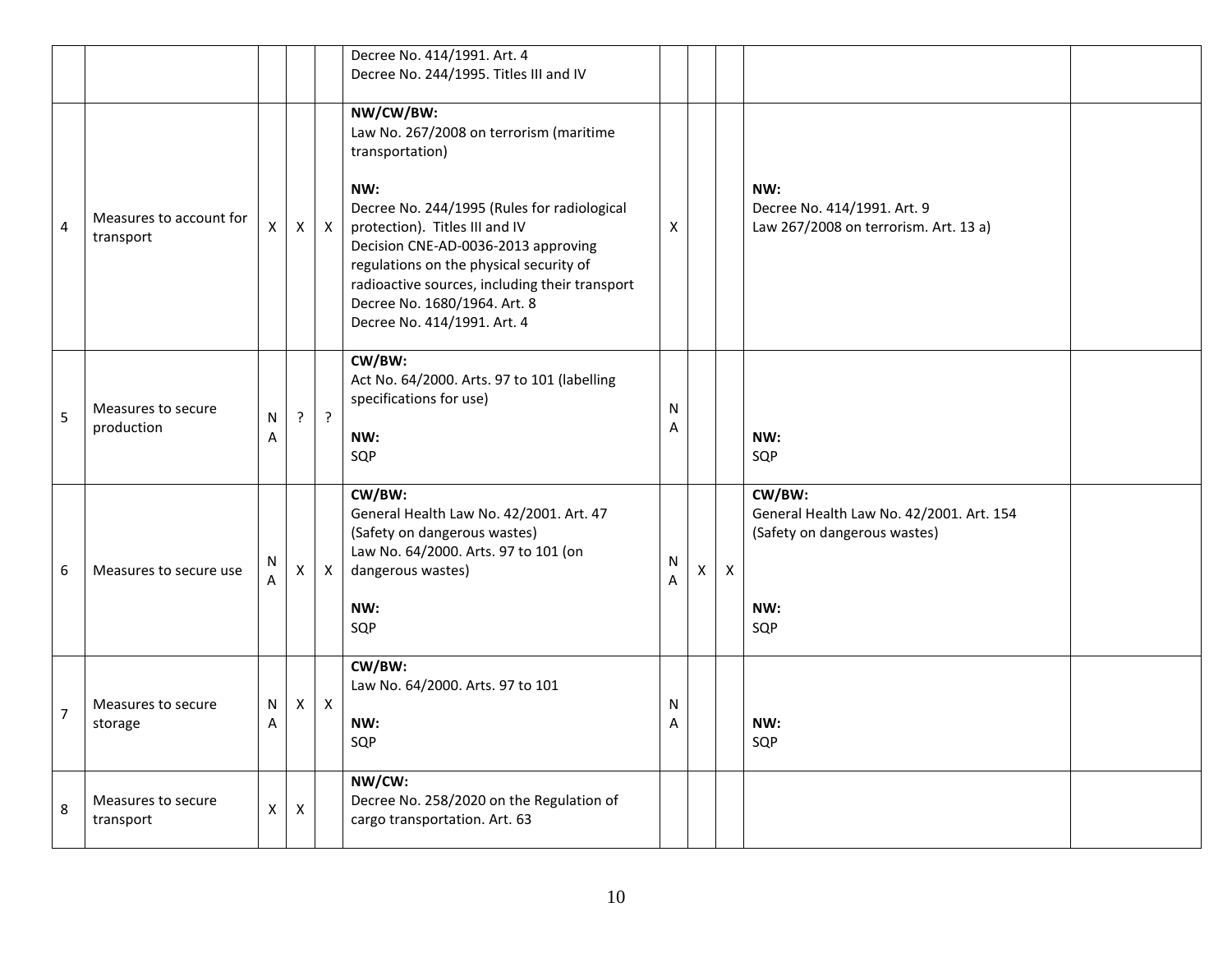| q  | Physical protection<br>measures | N<br>$\mathsf{A}$ |  | NW:<br>SQP | $\mathbf{v}$<br>$\mathbf{u}$ |  | NW:<br>SQP |  |
|----|---------------------------------|-------------------|--|------------|------------------------------|--|------------|--|
| 10 | Personnel Reliability           |                   |  |            |                              |  |            |  |

2. Related materials: materials, equipment and technology covered by relevant multilateral treaties and arrangements, or included on national control lists, which could be used for the design, development, production or use of nuclear, chemical and biological weapons and their means of delivery.

\* Information required in this section may also be available in the State's Confidence Building Measures report, if submitted to the BWC Implementation Support Unit (online at: [http://www.unog.ch/80256EE600585943/\(httpPages\)/4FA4DA37A55C7966C12575780055D9E8?OpenDocument\)](http://www.unog.ch/80256EE600585943/(httpPages)/4FA4DA37A55C7966C12575780055D9E8?OpenDocument)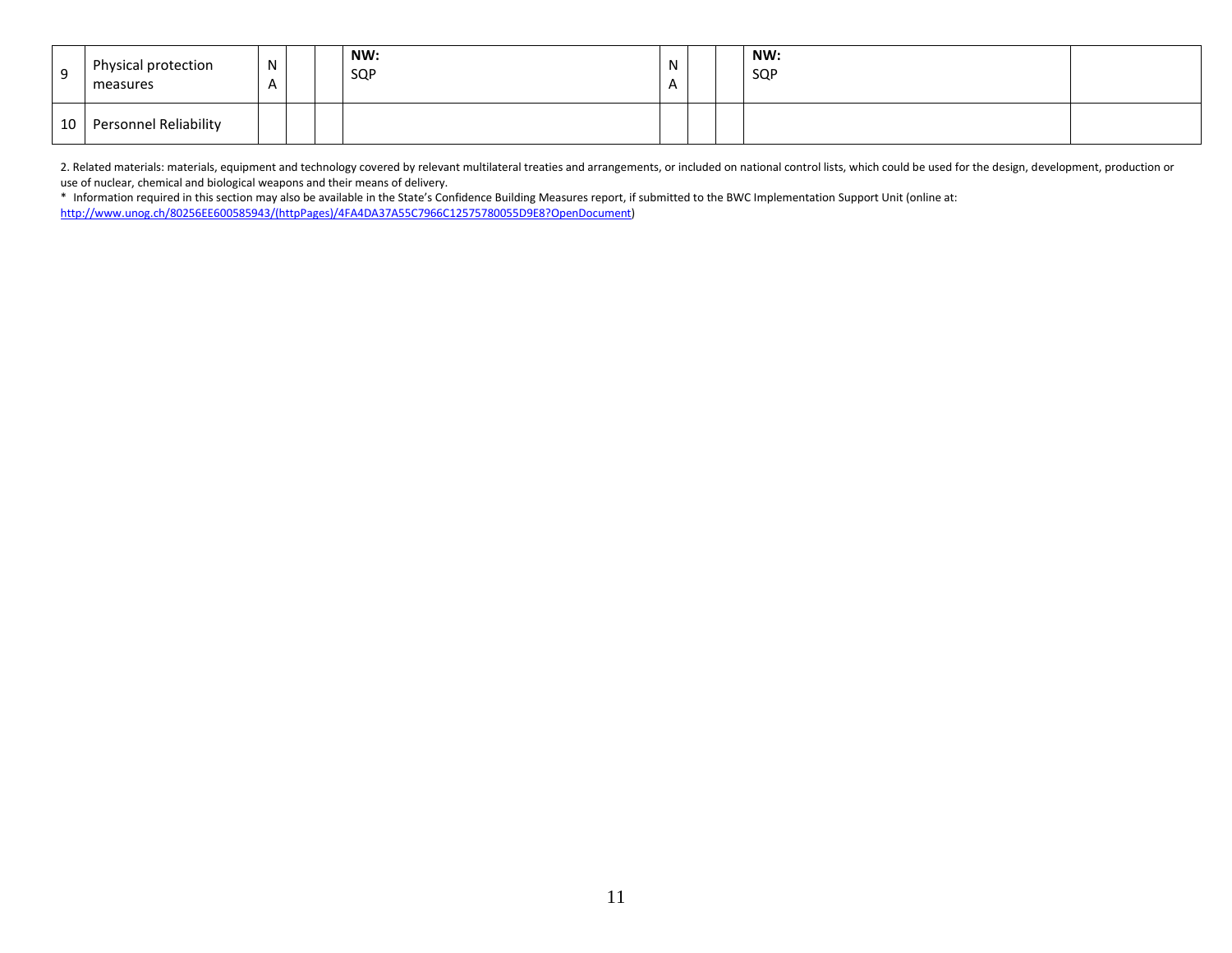### **IV. OP 3 (a) and (b) - Account for/Secure/Physically protect NW including Related Materials (NW specific)**

|                | <b>Measures to establish</b><br>domestic controls to prevent<br>the proliferation of NW, and<br>their means of delivery;<br>controls over related<br>materials    | <b>Source document</b>                                                                                                                                                     |  |  |  |  |  |  |  |
|----------------|-------------------------------------------------------------------------------------------------------------------------------------------------------------------|----------------------------------------------------------------------------------------------------------------------------------------------------------------------------|--|--|--|--|--|--|--|
| 1              | National regulatory<br>authority                                                                                                                                  | Ministry of Energy and Mines. Vice-Ministry of Nuclear Energy. National Commission of Energy. Law 100/2013. Art. 7,<br>Law 125/2001 and Bylaw for application Law 125/2001 |  |  |  |  |  |  |  |
| $\overline{2}$ | Licensing of nuclear<br>installations/entities/<br>use of materials                                                                                               | Ministry of Energy and Mines<br>National Commission of Energy<br>Bylaw 3432 of 1958 as amended. Art. 11                                                                    |  |  |  |  |  |  |  |
| 3              | IAEA Safeguards<br>Agreements                                                                                                                                     | Safeguards Agreement in force 10 March 1975<br>Additional Protocol signed 20 Sept 2007<br>Small Quantities Protocol (amended October 2006)                                 |  |  |  |  |  |  |  |
| 4              | IAEA Code of Conduct<br>on Safety and Security<br>of Radioactive Sources                                                                                          | Expressed support                                                                                                                                                          |  |  |  |  |  |  |  |
| 5              | Supplementary<br>Guidance on the Import<br>and Export of<br>Radioactive Sources of<br>the Code of Conduct on<br>the Safety and Security<br>of Radioactive Sources | <b>Expressed support</b>                                                                                                                                                   |  |  |  |  |  |  |  |
| 6              | IAEA Incident and<br><b>Trafficking Database</b>                                                                                                                  | Participates                                                                                                                                                               |  |  |  |  |  |  |  |
| $\overline{7}$ | <b>Integrated Nuclear</b><br>Security Support Plan<br>(INSSP) / International<br><b>Physical Protection</b><br><b>Advisory Service (IPPAS)</b>                    |                                                                                                                                                                            |  |  |  |  |  |  |  |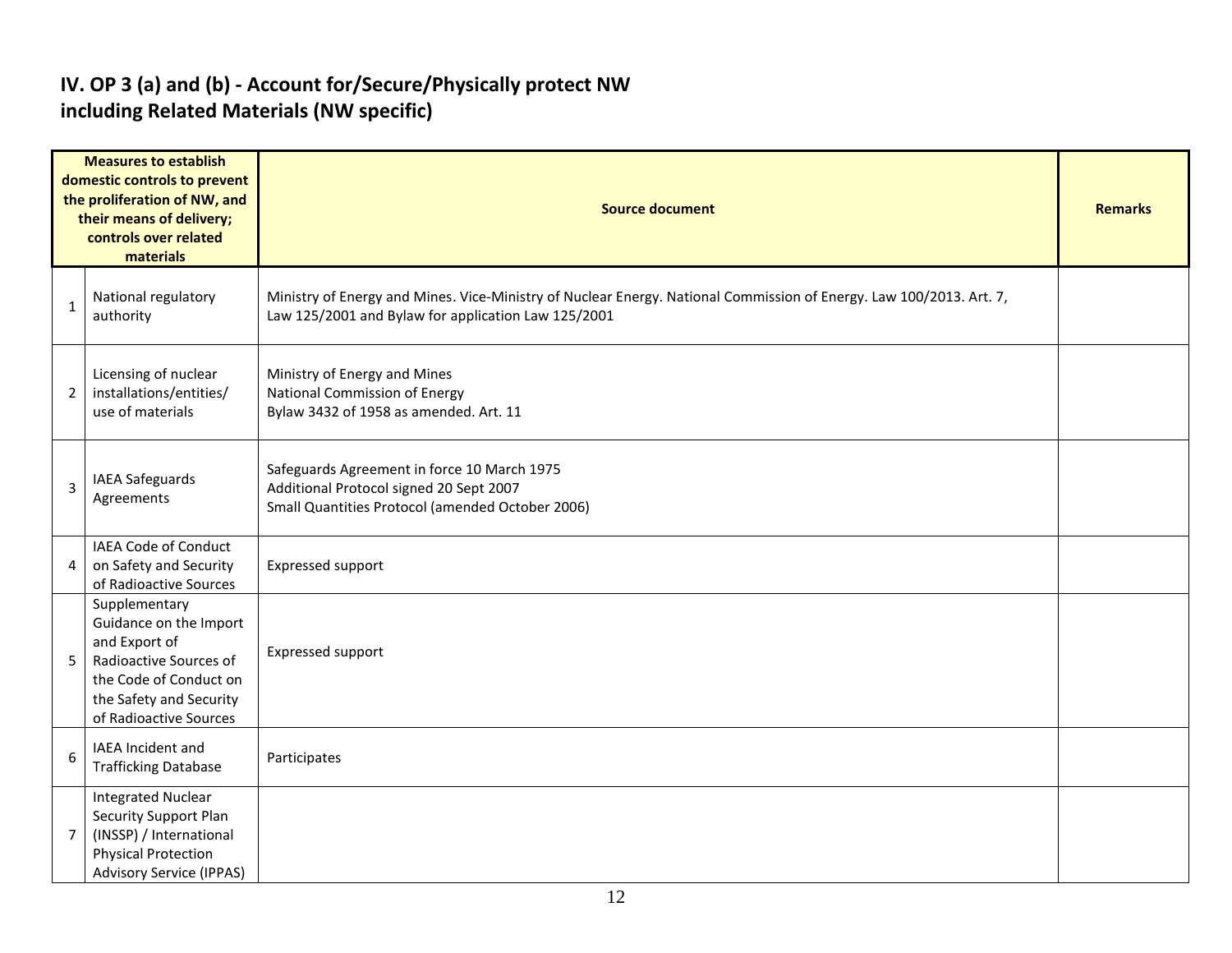| $\mathbf{8}$ | Applying the physical<br>protection<br>recommendations in<br>INFCIRC/225/Rev.5            |                                                                                                                                                                                                                                                                                                                    |  |
|--------------|-------------------------------------------------------------------------------------------|--------------------------------------------------------------------------------------------------------------------------------------------------------------------------------------------------------------------------------------------------------------------------------------------------------------------|--|
|              | <b>Other Agreements</b><br>related to IAEA                                                | Convention on Early Notification of a Nuclear Accident<br>Co-operation Agreement for Research, Development and Training Related to Nuclear Science and Technology (RCA)<br>Convention on the Physical Protection of Nuclear Material<br>Amendment to the Convention on the Physical Protection of Nuclear Material |  |
| 10           | National legislation and<br>regulations related to<br>nuclear material<br>including CPPNM | Decree No. 1680/1964<br>Bylaw No. 3432/1958 as amended                                                                                                                                                                                                                                                             |  |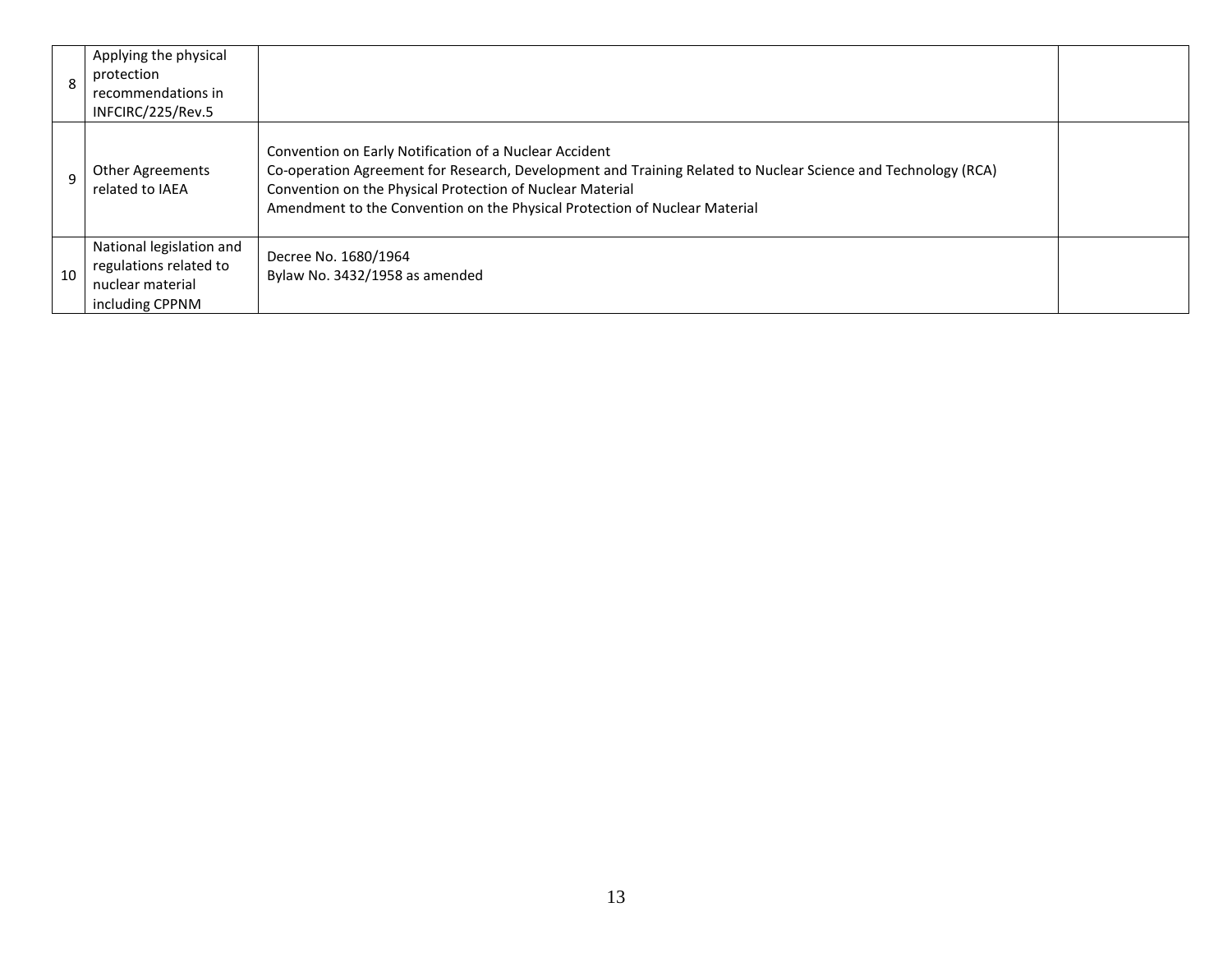### **V. OP 3 (a) and (b) - Account for/Secure/Physically protect CW including Related Materials (CW specific)**

|                | <b>Measures to establish</b><br>domestic controls to prevent<br>the proliferation of CW, and<br>their means of delivery;<br>controls over related<br>materials | <b>Source document</b> |  |  |  |  |  |
|----------------|----------------------------------------------------------------------------------------------------------------------------------------------------------------|------------------------|--|--|--|--|--|
|                | National CWC authority                                                                                                                                         | Ministry of Defense    |  |  |  |  |  |
| $\overline{2}$ | Licensing/registration of<br>installations/facilities/<br>persons/entities/use/<br>handling of related<br>materials                                            |                        |  |  |  |  |  |
| $\overline{3}$ | Old or abandoned<br>chemical weapons                                                                                                                           |                        |  |  |  |  |  |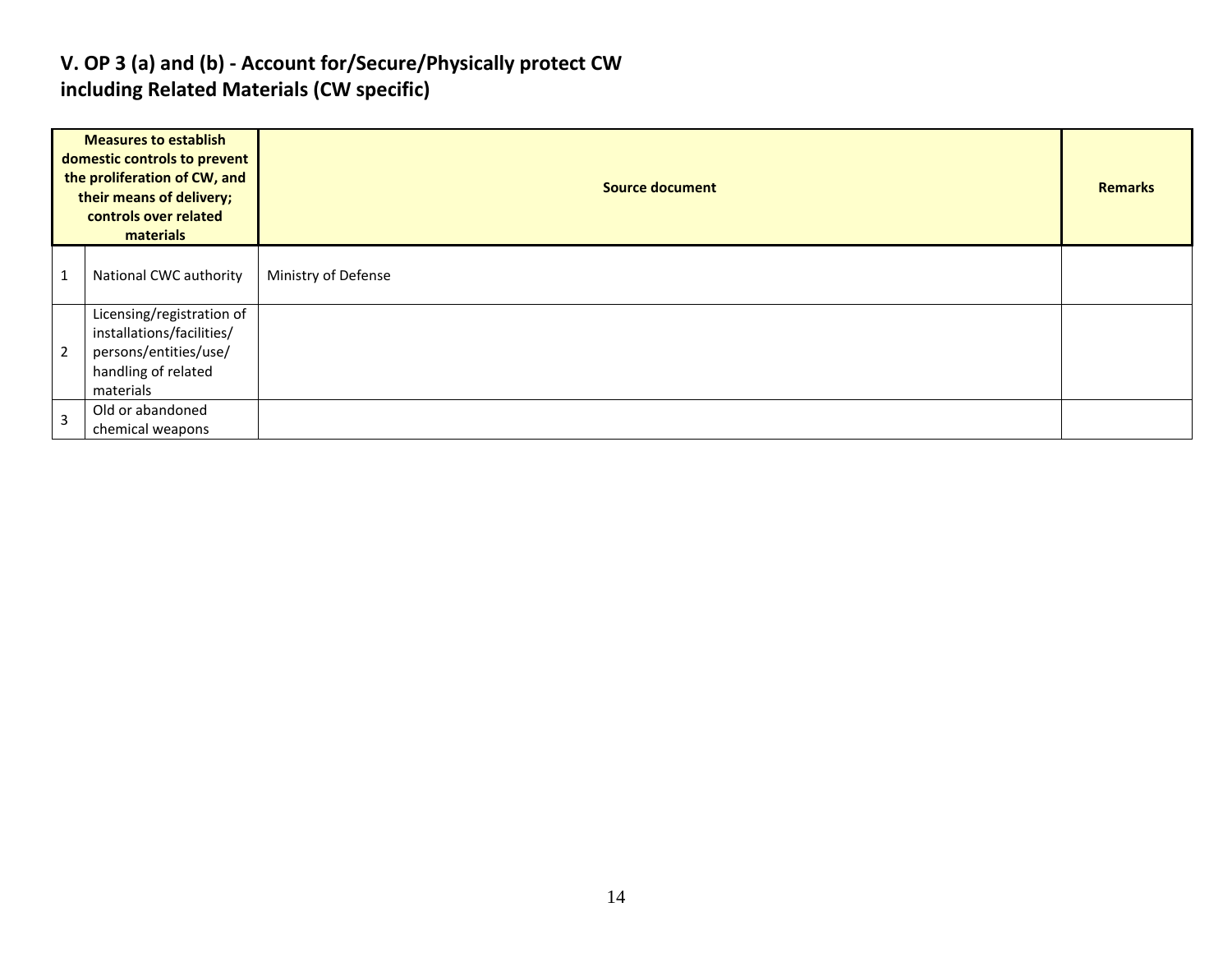### **VI. OP 3 (a) and (b) - Account for/Secure/Physically protect BW including Related Materials (BW specific)**

| <b>Measures to establish</b><br>domestic controls to prevent<br>the proliferation of BW, their<br>means of delivery; controls<br>over related materials |                                                                                                          | <b>Source document</b>                   |  |  |  |  |
|---------------------------------------------------------------------------------------------------------------------------------------------------------|----------------------------------------------------------------------------------------------------------|------------------------------------------|--|--|--|--|
|                                                                                                                                                         | Licensing/registration of<br>installations/facilities/<br>persons/entities/use/<br>handling of materials | General Health Law No. 42/2001. Art. 105 |  |  |  |  |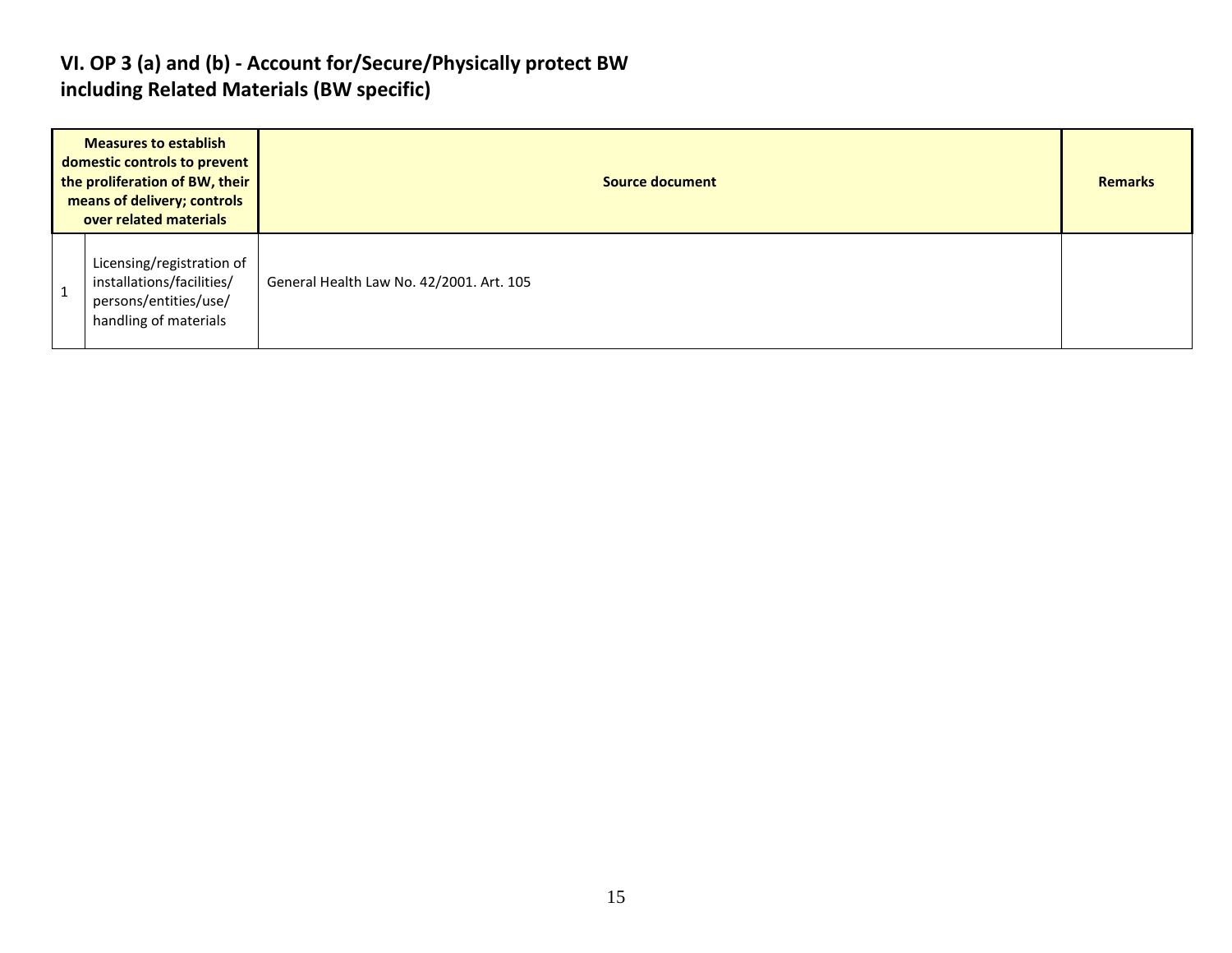# **VII. OP 3 (c) and (d) and related matters from OP 6 - Controls of NW,**

## **CW and BW, including Related Materials**

| <b>Border controls and export</b><br>and trans-shipment controls |                                                                                                                                              | <b>National legal framework</b> |                                      |                |                                                                                                                                                                                                                                                                                                                                                                                                                                                                                                                         |              |                  | <b>Enforcement and civil/criminal penalties</b> |                                                                                                                                                                                                          |                |
|------------------------------------------------------------------|----------------------------------------------------------------------------------------------------------------------------------------------|---------------------------------|--------------------------------------|----------------|-------------------------------------------------------------------------------------------------------------------------------------------------------------------------------------------------------------------------------------------------------------------------------------------------------------------------------------------------------------------------------------------------------------------------------------------------------------------------------------------------------------------------|--------------|------------------|-------------------------------------------------|----------------------------------------------------------------------------------------------------------------------------------------------------------------------------------------------------------|----------------|
|                                                                  | to prevent the proliferation<br>of nuclear, chemical and<br>biological weapons and their<br>means of delivery including<br>related materials |                                 | $X$ /?<br>B<br>N<br>C<br>W<br>W<br>W |                | <b>Source document</b>                                                                                                                                                                                                                                                                                                                                                                                                                                                                                                  | N<br>W       | $X$ /?<br>C<br>W | B<br>W                                          | <b>Source document</b>                                                                                                                                                                                   | <b>Remarks</b> |
| 1                                                                | Border control to<br>detect, deter, prevent<br>and combat illicit<br>trafficking                                                             | X                               | X                                    | $\mathsf{X}$   | NW/CW/BW:<br>Act No.3489. Customs Regime<br>Law No. 226/2006 on Customs. Art. 3<br>MIDE, Decree 325/2006 (CESFRONT) on control<br>of land borders                                                                                                                                                                                                                                                                                                                                                                       | Χ            | Χ                | $\mathsf{X}$                                    | NW/CW/BW:<br>Joint Military Staff Intelligence Directorate of<br>the Ministry of Defence<br>Specialized Port Security Unit<br>Specialized Airport Security Unit<br>Specialized Land Border Security Unit |                |
| $\overline{2}$                                                   | Law enforcement to<br>detect, deter, prevent<br>and combat illicit<br>trafficking                                                            | $\boldsymbol{\mathsf{x}}$       | Χ                                    | $\pmb{\times}$ | NW/CW/BW:<br>Law No. 13/2013 on Dominican Republic's<br>Armed Forces. Art. 8 10) and Section XI<br>Decree No. 746/2000 on creation of<br>Specialized Port Security Unit<br>Law No. 188/2011 on Airport security and civil<br>aviation. Chapter III Art. 5 and 6<br>Law No. 188/2011 on Airport security and civil<br>aviation<br>Decree No. 28/1997 on creation of (CESESA) in<br>airport security, Specialized Airport Security<br>Unit<br>Decree No. 325/2006 on creation of<br>Specialized Land Border Security Unit | X            | X                | $\boldsymbol{\mathsf{X}}$                       | NW/CW/BW:<br>Act No. 188/2011 on Airport security and civil<br>aviation. Chapter II on crime pursuit<br>CW:<br>Ministry of Defense                                                                       |                |
| 3                                                                | Border control detection<br>measures                                                                                                         | $\mathsf{X}$                    | $\mathsf{X}$                         | $\pmb{\times}$ | NW/CW/BW:<br>Decree No. 144/2005. Specialized Port security<br>(CESEP)<br>Decree No. 325-06 (CESFRONT) on land border<br>security                                                                                                                                                                                                                                                                                                                                                                                       | $\mathsf{x}$ | X                | $\mathsf{X}$                                    | NW/CW/BW:<br>Specialized Port Security Unit<br>Specialized Airport Security Unit<br>Specialized Land Border Security Unit<br>Joint Military Staff Intelligence Directorate of<br>the Ministry of Defence |                |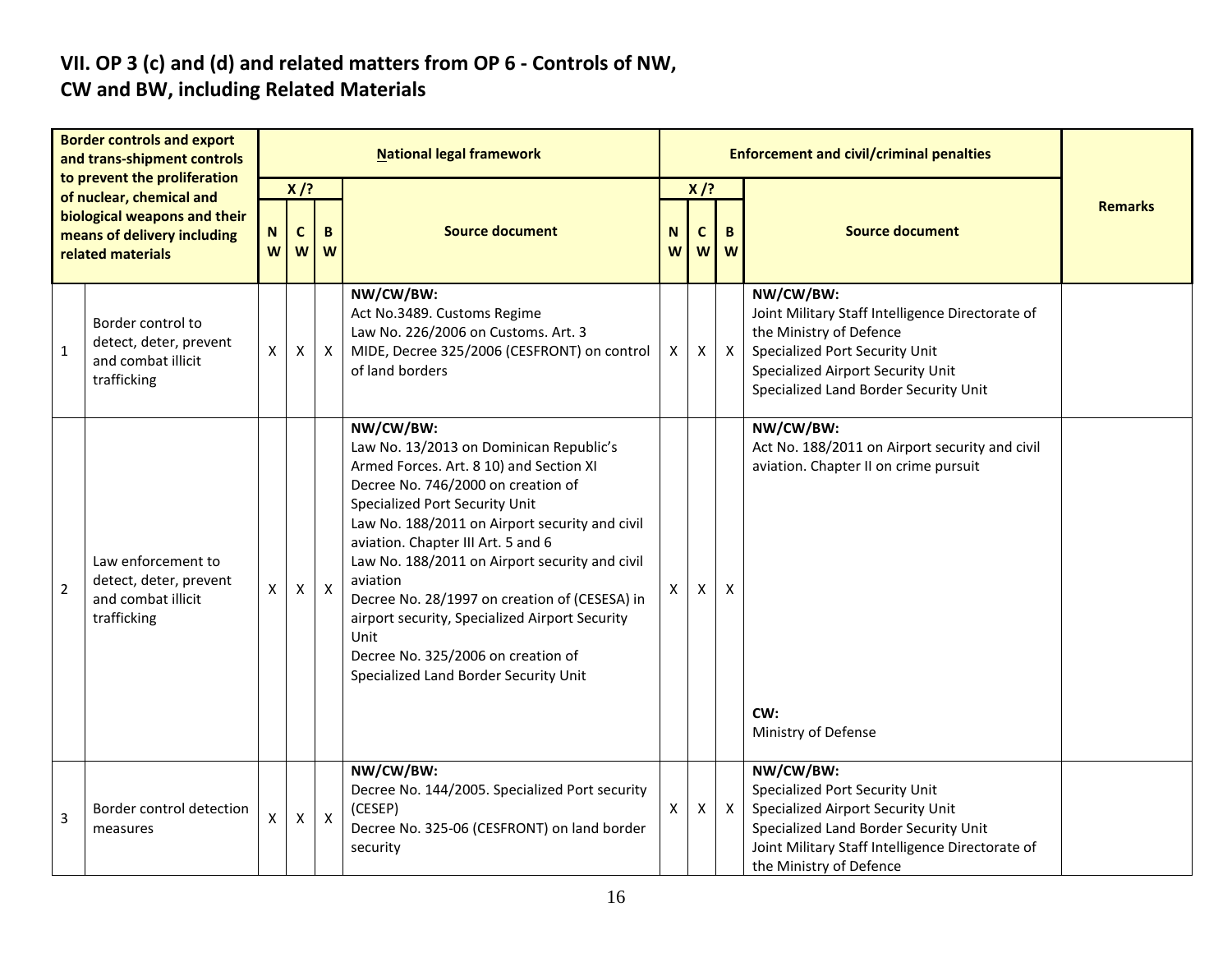|                 |                                                            |   |                    |                           | Decree No. 28/1997 on creation of (CESESA) in<br>airport security, Specialized Airport Security<br>Unit |                |                |              | NW:<br>Megaport Initiative                                                                                                                                                                   |  |
|-----------------|------------------------------------------------------------|---|--------------------|---------------------------|---------------------------------------------------------------------------------------------------------|----------------|----------------|--------------|----------------------------------------------------------------------------------------------------------------------------------------------------------------------------------------------|--|
| $\overline{4}$  | Control of brokering                                       |   |                    |                           |                                                                                                         |                |                |              |                                                                                                                                                                                              |  |
| 5               | Export control<br>legislation in place                     | Χ |                    |                           | NW:<br>Decree No. 244/1995 (Rules for radiological<br>protection). Art 2                                |                |                |              |                                                                                                                                                                                              |  |
| $6\phantom{1}6$ | Licensing provisions and<br>Authority                      | X |                    |                           | NW:<br>Decree No. 244/1995 (Rules for radiological<br>protection). Art. 4                               | $\pmb{\times}$ |                |              | NW:<br>National Commission of Nuclear Affairs and the<br>National Council for Radiological Protection<br>Decree No. 244/1995 (Rules for radiological<br>protection). Title VII on violations |  |
| $\overline{7}$  | Control lists of<br>materials, equipment<br>and technology | X | $\pmb{\mathsf{X}}$ | $\pmb{\times}$            | NW/CW/BW:<br>National Operational List, General Customs<br>Directorate                                  |                |                |              |                                                                                                                                                                                              |  |
| 8               | Intangible technology<br>transfers                         |   |                    |                           |                                                                                                         |                |                |              |                                                                                                                                                                                              |  |
| $\overline{9}$  | Inclusion of means of<br>delivery                          |   |                    |                           |                                                                                                         |                |                |              |                                                                                                                                                                                              |  |
| 10              | End-user controls                                          |   |                    |                           |                                                                                                         |                |                |              |                                                                                                                                                                                              |  |
| 11              | Catch all clause                                           |   |                    |                           |                                                                                                         |                |                |              |                                                                                                                                                                                              |  |
| 12              | Transit control                                            | X | $\mathsf{X}$       | $\mathsf{X}$              | NW/CW/BW:<br>Law No. 3489/1953. Arts. 135 to 139                                                        |                |                |              |                                                                                                                                                                                              |  |
| 13              | Trans-shipment control                                     |   |                    |                           |                                                                                                         |                |                |              |                                                                                                                                                                                              |  |
| 14              | Re-export control                                          | X | $\pmb{\mathsf{X}}$ | $\boldsymbol{\mathsf{X}}$ | NW/CW/BW:<br>General Norm 02/2019 on the export of goods.<br>Customs General Directorate. Arts. 2 and 3 | $\mathsf X$    | $\mathsf{X}^-$ | $\mathsf{x}$ | NW/CW/BW:<br>General Norm 02/2019 on the export of goods.<br>Customs General Directorate. Art. 13                                                                                            |  |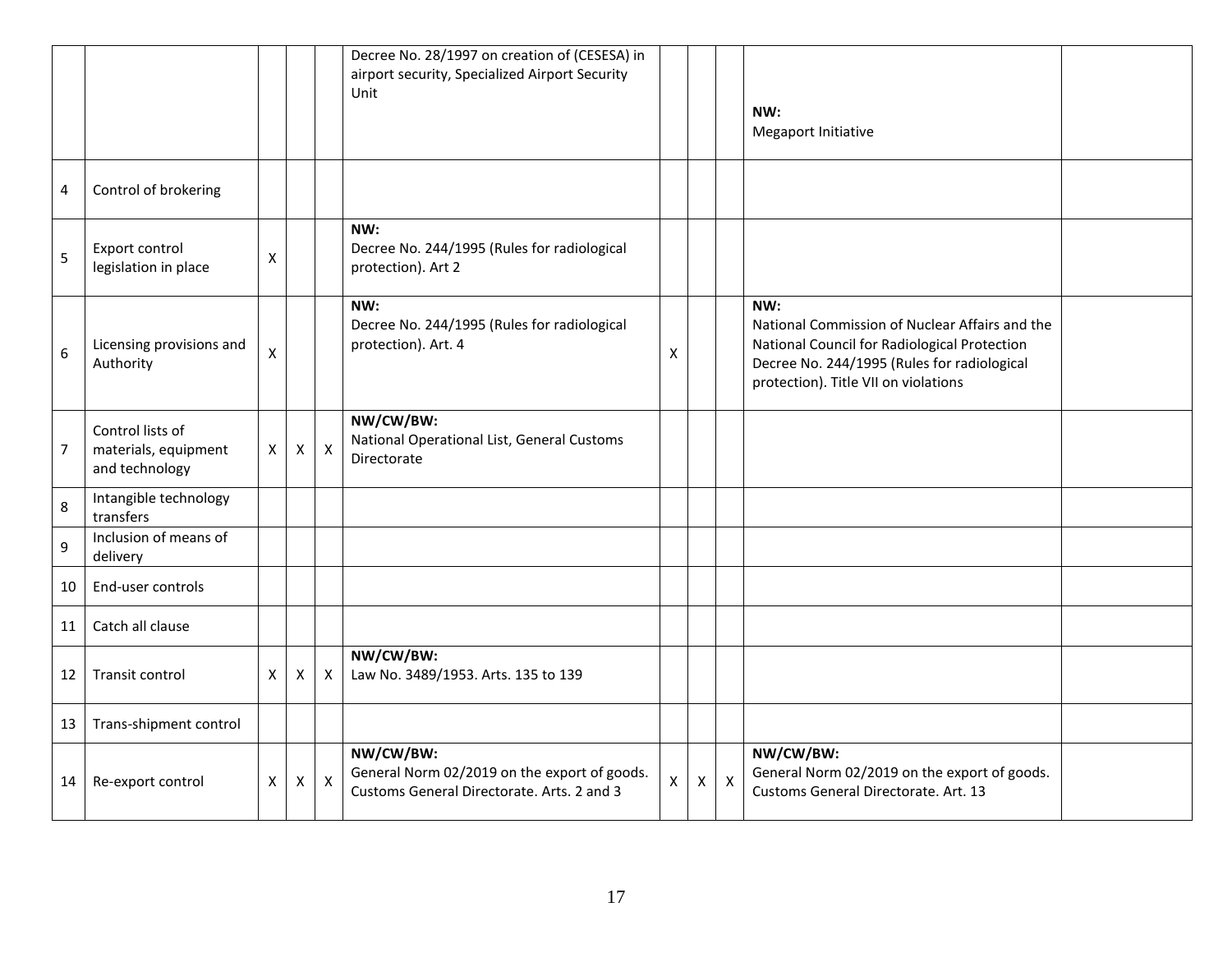| 15 | Control over financing of<br>exports/transhipments<br>that would contribute to<br>proliferation                                        |  |  |  |  |  |
|----|----------------------------------------------------------------------------------------------------------------------------------------|--|--|--|--|--|
| 16 | Control over services<br>related to exports/<br>transhipments that<br>would contribute to<br>proliferation including<br>transportation |  |  |  |  |  |